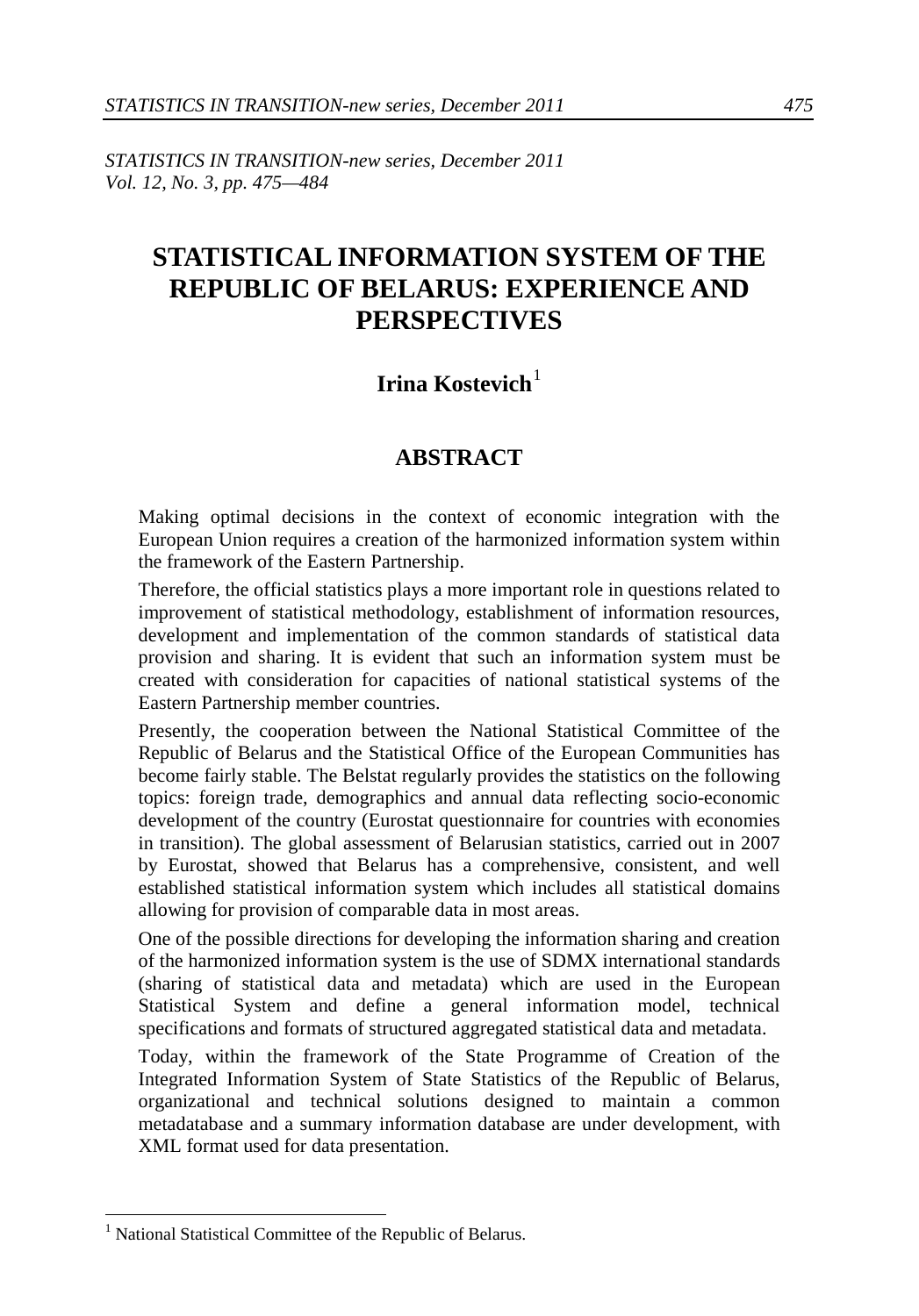Based on Eurostat's experience of development and implementation of standards, the creation of the harmonized information system within the European Partnership must include stages for analysis of national information systems, employed approaches to metadata structure description, definition of techniques for data conversion in order to meet requirements of technical part of the standard, development of appropriate software for conversion.

It is evident that the creation of the harmonized information system within the framework of the Eastern Partnership, first of all, requires a detailed coordination between statistical offices of the programme's member countries.

## **Introduction**

The initiative for extending cooperation between the European Union with its Post-Soviet eastern neighbours was officially formalised in May 2009 in the declaration adopted by 27 EU member states and Azerbaijan, Armenia, the Republic of Belarus, Georgia, the Republic of Moldova and Ukraine. The declaration defines the Eastern Partnership as measures assumed by the partner countries, based on common interests and mutual commitments as well as on shared ownership and responsibility. The paramount goal of the Eastern Partnership is to create the necessary conditions to accelerate political association and economic integration between the European Union and partner countries and to extend bilateral and multilateral cooperation.

In order to enhance economic integration, the main directions are the extension of trade and investment activity, establishment of free trade areas, development of small and medium sized business ("Economic integration and convergence with EU sectoral policies"), strengthening of energy security, conduction of energy saving and energy efficiency projects ("Energy security").

Certainly, the enhancement of integration and development of these directions require an appropriate information support while the established information resources must be credible and available to general public. In this connection, the vital task is to create a harmonised information system allowing to obtain and efficiently use the data and to support decision making in the context of economic integration of the partner countries with the EU.

To solve this task, the official statistics should focus on such areas of activity as:

- creation of a methodologically coherent and credible information resource on the socio-economic development of the country;

- support of standards on description, dissemination and exchange of summary statistical data.

Therefore, the role of national statistical agencies increases in matters of updating the statistical methodology, extending an information base and providing the necessary level of detail when establishing information resources, developing and implementing the common standards for statistical data presentation and exchange. It is evident that a harmonised information system is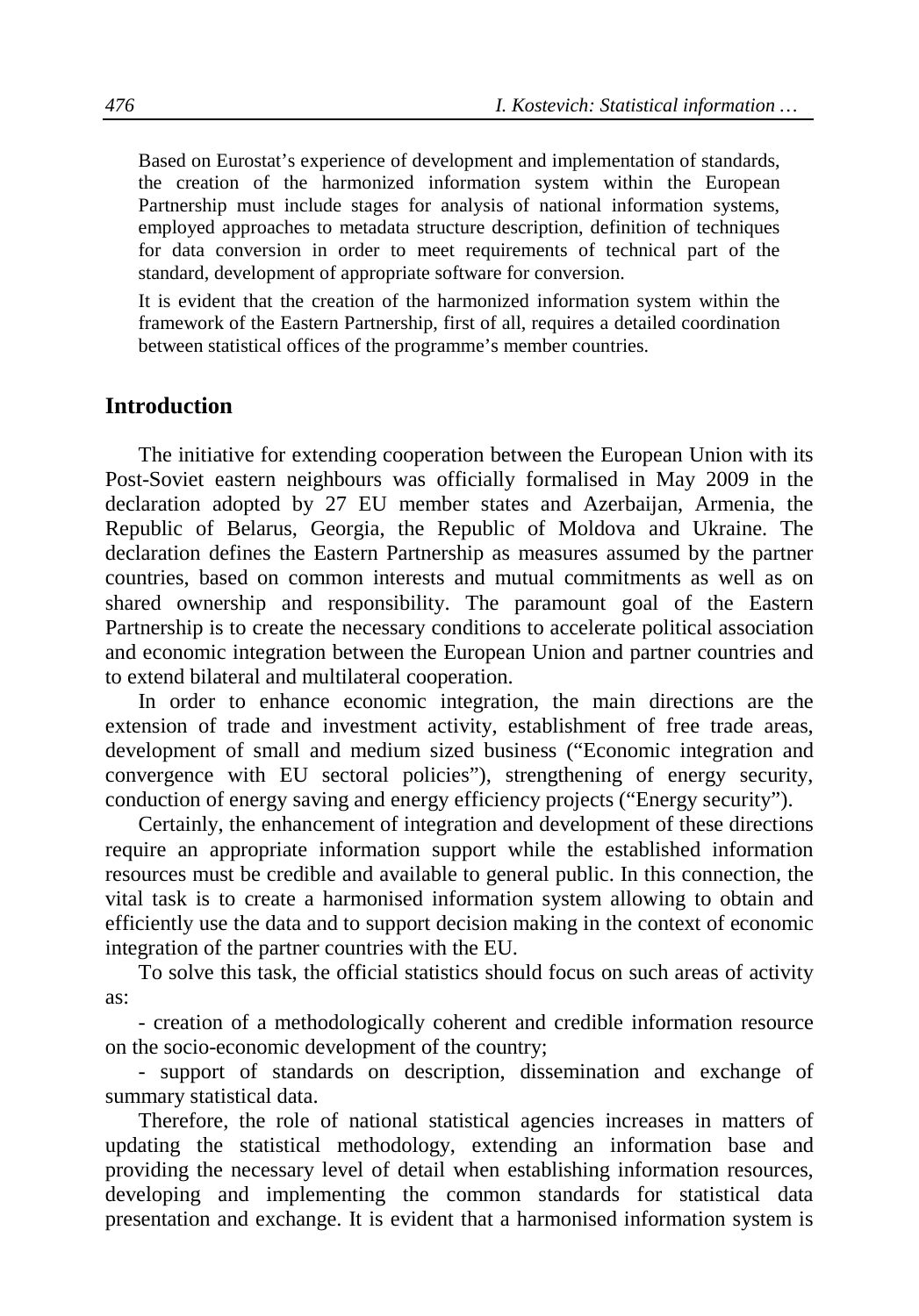to be created with due consideration for capacities of national statistical systems of the Eastern Partnership countries.

A possible direction for further development of the information exchange and creation of the harmonised information system is the use of international SDMX standards (statistical data and metadata exchange) which are implemented in the European Statistical System and define the general information model, technical specifications and formats of aggregated statistical data and metadata.

## **1. Information cooperation of the National Statistical Committee of the Republic of Belarus with the European Union and the Eastern Partnership countries.**

When speaking of cooperation with statistical agencies of the Eastern Partnership countries, it is important to note a well organised system of statistical information exchange within the framework of the Interstate Statistical Committee of the Commonwealth of Independent States. The CIS member countries provide information to the Interstate Statistical Committee of the CIS according to the Programme of Work, subject to annual review and approval by statistical agencies of the CIS countries. Presently, information on the following topics is provided to the Interstate Statistical Committee of the CIS:

- main macroeconomic indicators and financial activity;
- foreign economic activities;
- main indicators of the real economy (including industry, agriculture, construction, transport and communications, trade and paid services);
- institutional reforms in the economy;
- demographic statistics;
- labour and living standards statistics;
- environmental statistics: etc.

In addition, the Belstat closely interacts with statistical agencies of the CIS countries under current bilateral agreements on statistical cooperation. This type of cooperation allows the Belstat to receive up-to-date information on the socioeconomic development of the CIS countries as well as to conduct comparative analysis in such fields as foreign trade statistics, industrial and price statistics, etc.

Lately, the cooperation between the National Statistical Committee of the Republic of Belarus and the Statistical Office of the European Communities has become fairly stable. The Belstat regularly provides the statistics on the following topics: foreign trade, demographics and the annual data reflecting the socioeconomic development of the country (Eurostat questionnaire for countries with economies in transition). The global assessment of Belarusian statistics, carried out in 2007 by Eurostat, showed that Belarus has a comprehensive, consistent and well organised statistical information system which includes all statistical domains allowing to provide comparable data in most areas.

I would like to focus on the interaction between statistical agencies of the Republic of Belarus and the Republic of Poland within the initiatives of the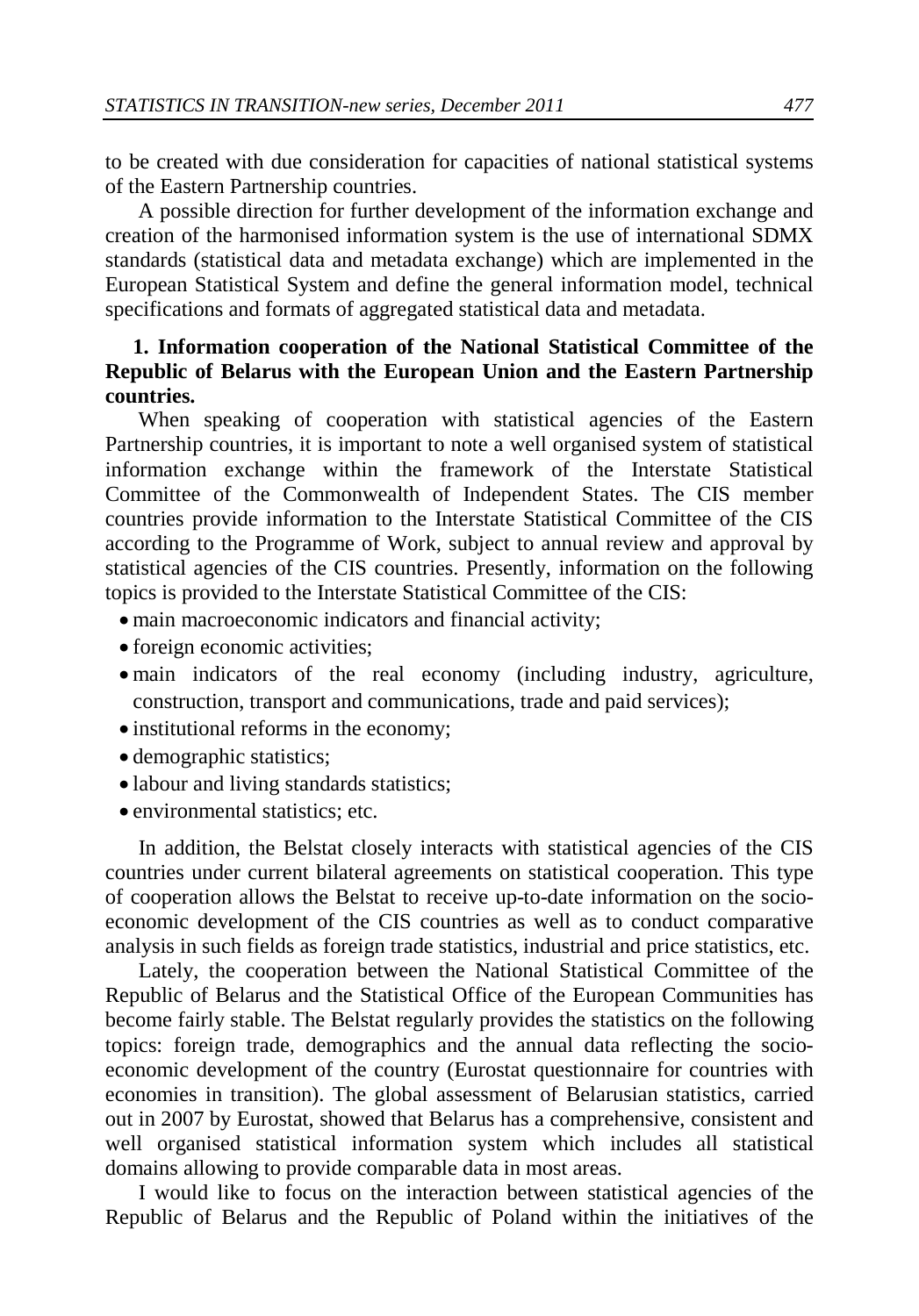European Partnership. As a part of extension of cross-border cooperation and presentation of the information reflecting the socio-economic development of cross-border territories, statistical booklets "Grodno region and Podlaskie Voivodeship in 2008" and "Grodno and Bialystok in 2009" were published in 2010 and 2011, respectively. A statistical publication "Neman Euroregion" is planned for release.

It is evident that today a development strategy for an information system must cover all spheres of statistical activities, set priorities and directions for enhancement. Its implementation must be based on the statistics development programme in order to achieve goals and actual results including ensuring high quality data and the use of best international practices as well as to consider user needs at all levels and serve as a coherent base for extending partnership relations.

#### **2. Potential for implementation of the SDMX standards by the national statistical agency of the Republic of Belarus.**

#### **2.1 General characteristics of approaches to the SDMX standards: methodological and technical aspects.**

The International Statistical Data and Metadata eXchange (SDMX) standard is an initiative that was started in 2001 by seven international organisations, among which were the statistical office of the European Union (Eurostat) and the United Nations Statistical Division. These standards define, first of all, guiding principles and formats for data and metadata exchange.

The SDMX standards contain two major components: statistical (contentoriented, based on a common information model) and technical (defining formats and syntax, data exchange procedures).

Approval of the SDMX Technical Standards version 2.0 by international organisations in 2005, their recognition as the preferred standard for data and metadata exchange by the United Nations Security Council in 2008, active use of standardised network services to integrate the existing and to create new resources of statistical organisations as well as further development and implementation of the standards (creation of SDMX Working Groups with global participation for technical and statistical aspects of the standards and release of SDMX Technical Standard version 2.1 in 2011) make it possible to consider them as the most perspective tool for creation of a harmonised information system.

Today, the Eurostat information system is based on the SDMX meaning that description rules and metadata structure based on the use of hierarchical codes and classifications are highly universal. The Euro SDMX Metadata Structure published in March 2009 uses twenty one high-level concepts allowing not only to describe statistical characteristics of data (such as the information on metadata update, classifications used, users of information, territory and survey period, measurement units, accuracy, reliability, validity, comparability) but also to reflect characteristics of the statistical process of data collection, costs and respondent burden, policies of confidentiality, data dissemination and quality control. This approach has a high redundancy and interoperability (an ability for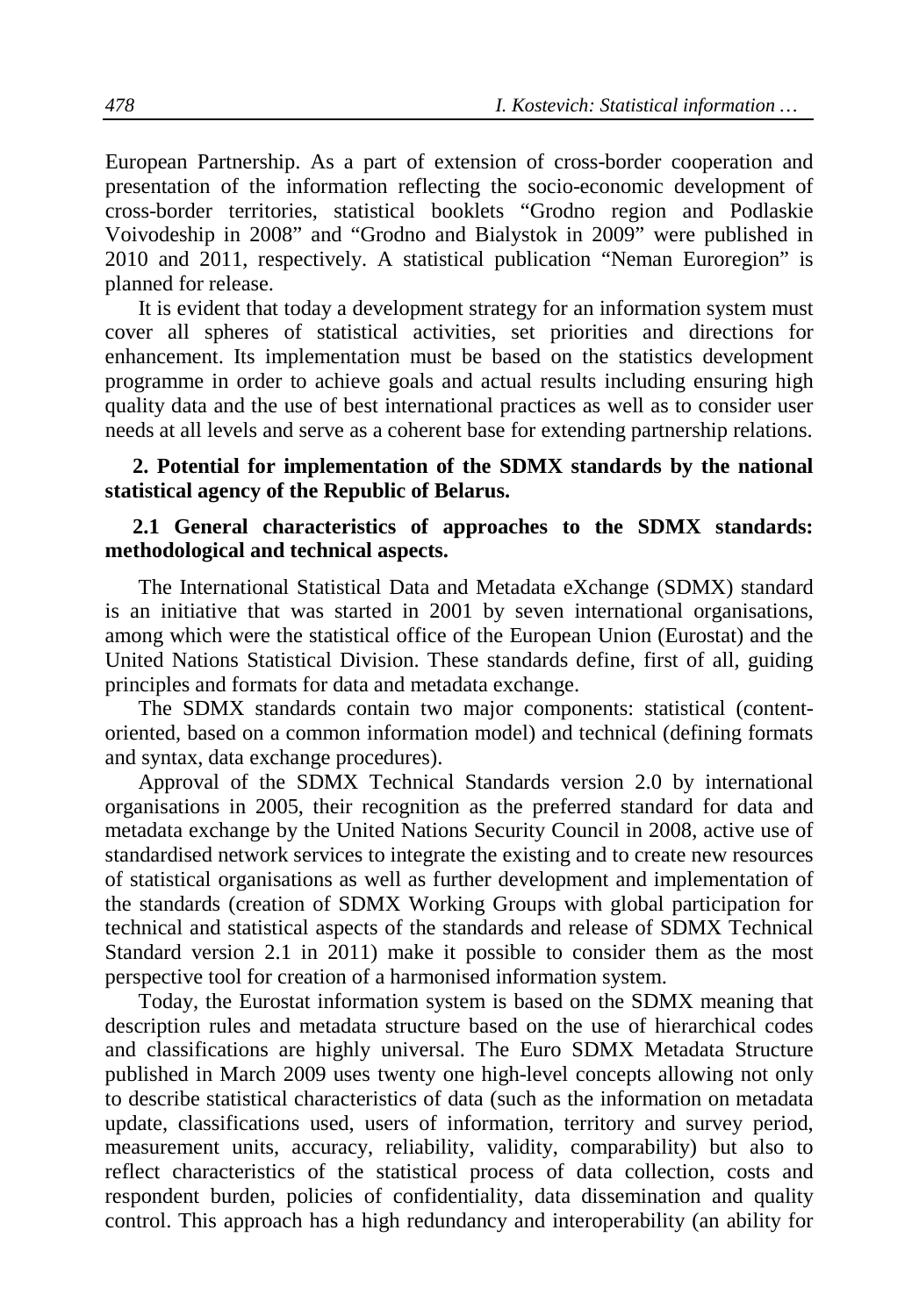the system to operate without limitations) enabling integration of the systems of different owners. While the main emphasis in the standards is placed on definition of formats for structured aggregate statistical data presented in time series, crosssectional data formats are also supported. SDMX technical specifications are based on XML format, widely used today in various spheres.

The results of the SDMX Global Conference held on May 2-4, 2011 in Washington, DC show that more than 80% of organisations are already using or planning to start using these standards. The Belstat also took part in the online survey on acceptance level, challenges and perspectives of the SDMX standards for the purposes of official statistics.

The perspectives of the SDMX standards in international exchange are obvious; however, their use in the national statistical system of the Republic of Belarus and for inter-departmental exchange is limited due to heavy centralisation of the Belarusian system. Therefore, one of the key tasks will be the development of the corresponding software and interfaces allowing for conversion of the existing and developed national bases and their integration with additional information sources to support an automated data exchange with other information systems, e.g. the European Statistical System.

### **2.2. Approaches to metadata description in the Integrated Information System of State Statistics**

Development of a new generation information system is currently under way in Belarusian statistics. Quality changes in approaches to the statistical information system are implemented within the framework of the State Programme of Creation of the Integrated Information System of State Statistics (IISSS), endorsed and approved by the President of the Republic of Belarus.

The State Programme stipulates activities to implement brand new approaches to automate processes of organisation and maintenance of state statistics, i.e. collection, processing, aggregation of raw statistical data; accumulation, storage and protection of statistical information; dissemination of summary statistical data, and is aimed to create an integrated statistical information resource and a set of software and hardware tools and technologies enabling adoption of a common state statistics policy. Within the framework of the Programme developed are organisational and technical solutions for maintenance of a unified metadatabase and summary information databases with XML used as a format for data presentation.

IISSS software components are based on an Oracle Database Management System, involve the development of novel technologies and comprise 5 main subsystems:

**a subsystem for metadatabase management** with the following key elements:

- a statistical register,
- a catalogue of statistical indicator,
- common statistical classifications and references based on national classifications.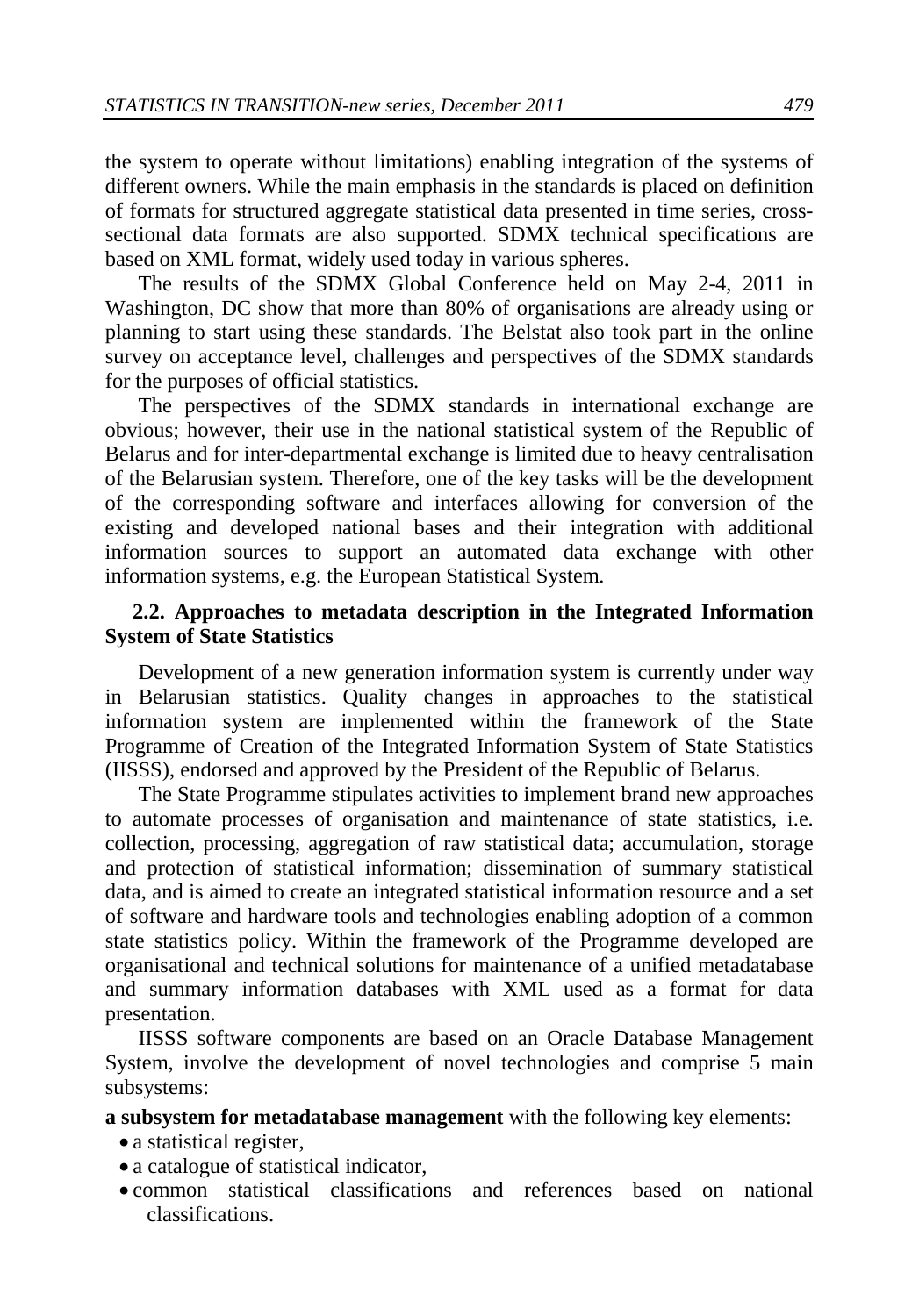#### **a subsystem for collection and processing of raw statistical data** containing**:**

- tools for creation of uniform template forms for state statistical observations,
- tools for collection and processing of raw data in electronic form.

**a subsystem for accumulation and storage of statistical information** allowing for management of long-term databases:

- generation of predefined and customizable tables;
- database export for further analytical processing, including external information systems.

**a subsystem for analysis and dissemination of statistical information,** which includes management of a finished document database and a corporate Web system, data visualization tools.

**an information security subsystem**, required for cryptographic protection of transmitted information and serving for the purposes of the state system of public key management, currently under development in the Republic of Belarus, which allows for using the same key to set up a full legally relevant workflow between organisations and state bodies.

A metadatabase is a methodological basis for achieving consistency of data formation principles. A common metadatabase is a tool for methodological coordination of statistical observations allowing to implement principles of integrated statistics.

A metadatabase management subsystem serves for formation and management of metadata used for collection and processing of statistical data at three levels: district, regional and national.

The joint creation and management of the information between different territorial levels are carried out within the Integrated Republican DBMS taking into account interaction of multiple statistical authorities.



A simplified diagram of the interaction is presented below: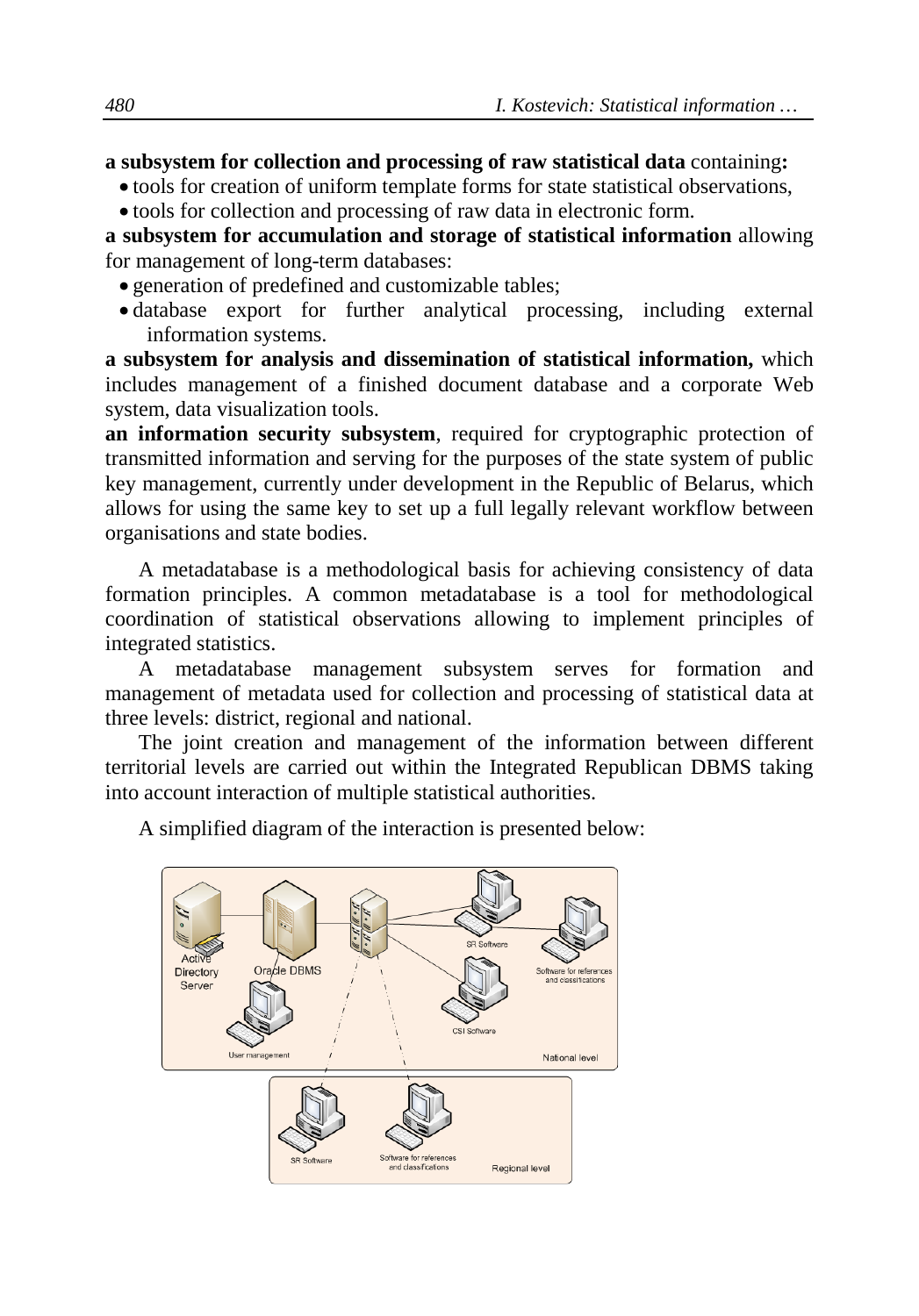Software tools of a metadatabase management subsystem are used for the following tasks:

management of a statistical register;

management of a metadatabase for the catalogue of statistical indicators;

management of a common system of IISSS statistical classifications and references.

Software tools for managing statistical register are designed for registration of statistical observation units and preparation of statistical observation unit list to conduct an observation.

Software tools for managing reference data are designed for centralised management of classification and references used for achieving information integrity of all IISSS subsystems.

Software tools for managing the catalogue of statistical indicators are designed to create and manage a list of indicators upon which an aggregate database (macro data) is compiled.

The catalogue of statistical indicators is a system of metainformation about indicators used in statistical practice and aiming to solve the tasks of:

- formalised description of statistical indicators;
- identifying the values of statistical indicators;
- systematisation of indicators and description of inter-linkages between them;
- search and presentation of reference information on indicators.

Development of the IISSS metadatabase catalogue of statistical indicators employs the following principles for description of indicators within the common methodology of defining an indicator base and its attributive component:

each indicator contains the base reflecting the essence and general [distinguishing](http://multitran.ru/c/m.exe?t=4794439_1_2) features of socio-economic phenomena without specifying the place, time and numerical value;

the base must be unambiguous and is characterised by attributes (each base has its own set of attributes from a general range);

hierarchical coding, sensitive to the indicator class, objects under observation, class and base qualifiers, is used for [structuring](http://multitran.ru/c/m.exe?t=2518890_1_2) (classification and rubrication);

each indicator is provided with a tutorial containing methodical (methodological) explanations in a text format and a changelog.

In case of macro data the base and attribute of an indicator are assigned with periods and breakdowns (e.g. territorial, by kind of economic activity, etc.) as well as measurement units and directly the indicator value.

The multiple indicator rubrication offers great possibilities facilitating the search of the indicator in question and related meta information allowing for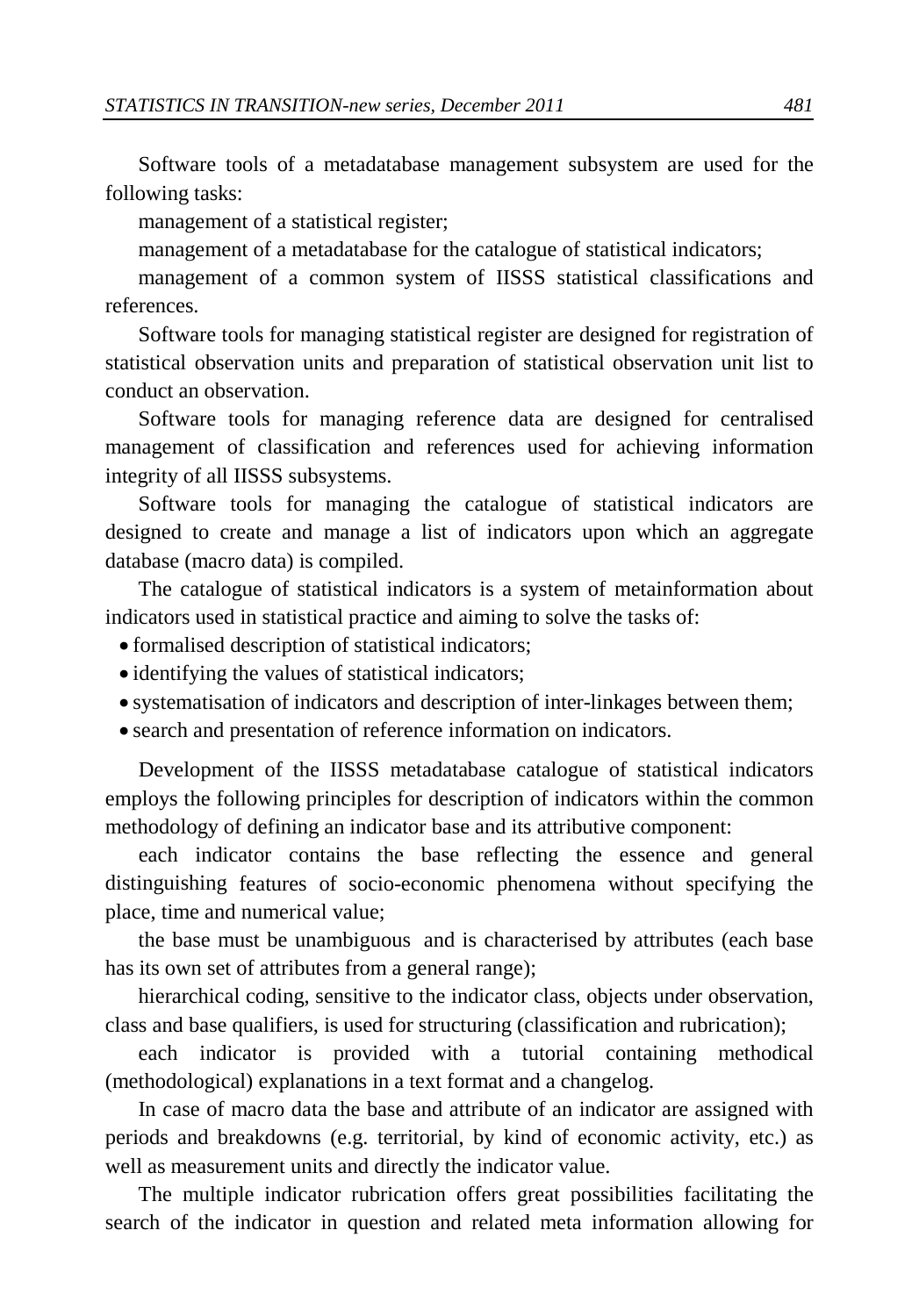further export of indicator values for various periods and in the required breakdown from a macro database.

It is worth noting that the principles, implemented in the subsystem for managing the IISSS metadatabase, in general comply with the approaches used in the SDMX standards, however, a wider, full-scale application requires additional works in terms of creation of metadata structure description (e.g. quality management, confidentiality and data dissemination policies, user satisfaction) and development of the required software and hardware tools for integration with information systems of international organisations and national statistical agencies.

## **2.3. Major challenges to the implementation of the SDMX standards on the way to create a harmonised information system**

The programme for establishment of the harmonised information system within the framework of the Eastern Partnership must include stages of analysis of national information systems, approaches used to describe metadata structure, identification of techniques to convert data to meet the requirements of statistical and technical parts of the standards, possibly, creation of special (localised) version of the standard to minimize an impact on internal structures of national statistical agencies, development of relevant software to convert the existing data.

Different approaches of national statistical agencies to the SDMX standards can be viewed as one of the main challenges. Despite overall support (according to the results of the 2011 Global Survey which covered 124 organisations representing six continents), over 10% of the organisations do not plan to use the standard while 50% are not currently using the standard but are planning to implement it in the future. The transition to the standard is slowed by the lack of resources, both financial and human, which is aggravated by the world financial crisis.

The Republic of Belarus is planning to start implementing international standards to set up an exchange of the information with international organisations. Apart from the issues related to the lack of human resources and level of personnel training, necessary technical support, lack of financial resources, which are common among national statistical agencies, we also have to solve the organisational problems of the existing databases, overcome the constraints related to dissemination of the summary information, and fix compatibility issues in order to meet the requirements for data protection.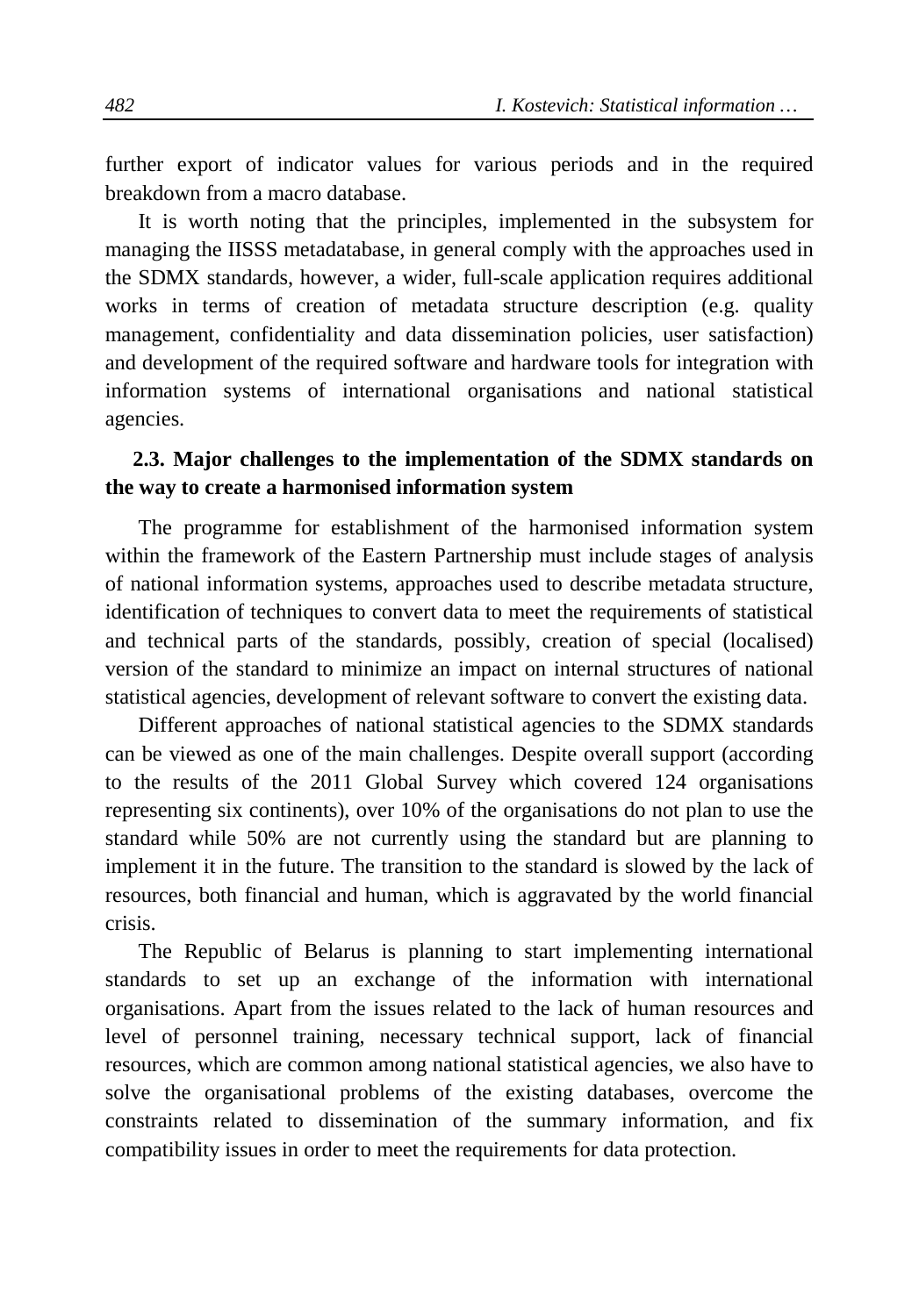Eurostat's experience in the development and implementation of the SDMX standards at international level will be of tremendous help to all Eastern Partnership countries.

It is also essential to choose a direction related to the development and further elaboration of harmonised definitions of data and metadata structure. Moreover, it is reasonable to discuss the establishment of a local group consisting of the partner countries to develop common approaches to metadata structure and localized definitions.

It is evident that, in the context of developing the information society and focusing on the use of information resources in management and decision support systems, provision of electronic services, the official statistics must progress by extending the range of information resources and services provided while increasing their quality and ensuring the interaction with information systems of international statistical agencies and organisations. The technological basis for implementing this strategy is the use of web technologies and groupware applications.

Production and wider distribution of an open source and free software as well as an in-depth study of the SDMX potential to be harmonised with other statistical standards can be identified as actual needs of statistical agencies for development and implementation of the SDMX standards.

### **Conclusions and suggestions**

Today, when countries are integrating their economic systems, the immediate issue is to establish a multilateral public information resource on the socioeconomic development of the territories and economic relations.

Considering this, the official statistics should tackle the tasks of forming methodologically harmonised and accurate information as well as supporting the standards of description, presentation and exchange of statistical data.

It is evident that the creation of a harmonised information system within the framework of the Eastern Partnership, first of all, requires a detailed coordination between statistical offices of the partner countries.

Implementation of the SDMX standards can be suggested as one of the mechanisms to create a harmonised information system.

It is necessary to study the desire and willingness of the official statistical agencies to use international standards, to make an adequate assessment of the existing methodological and technical challenges and advantages. It is evident that such a transition will be long-term requiring additional expenditures.